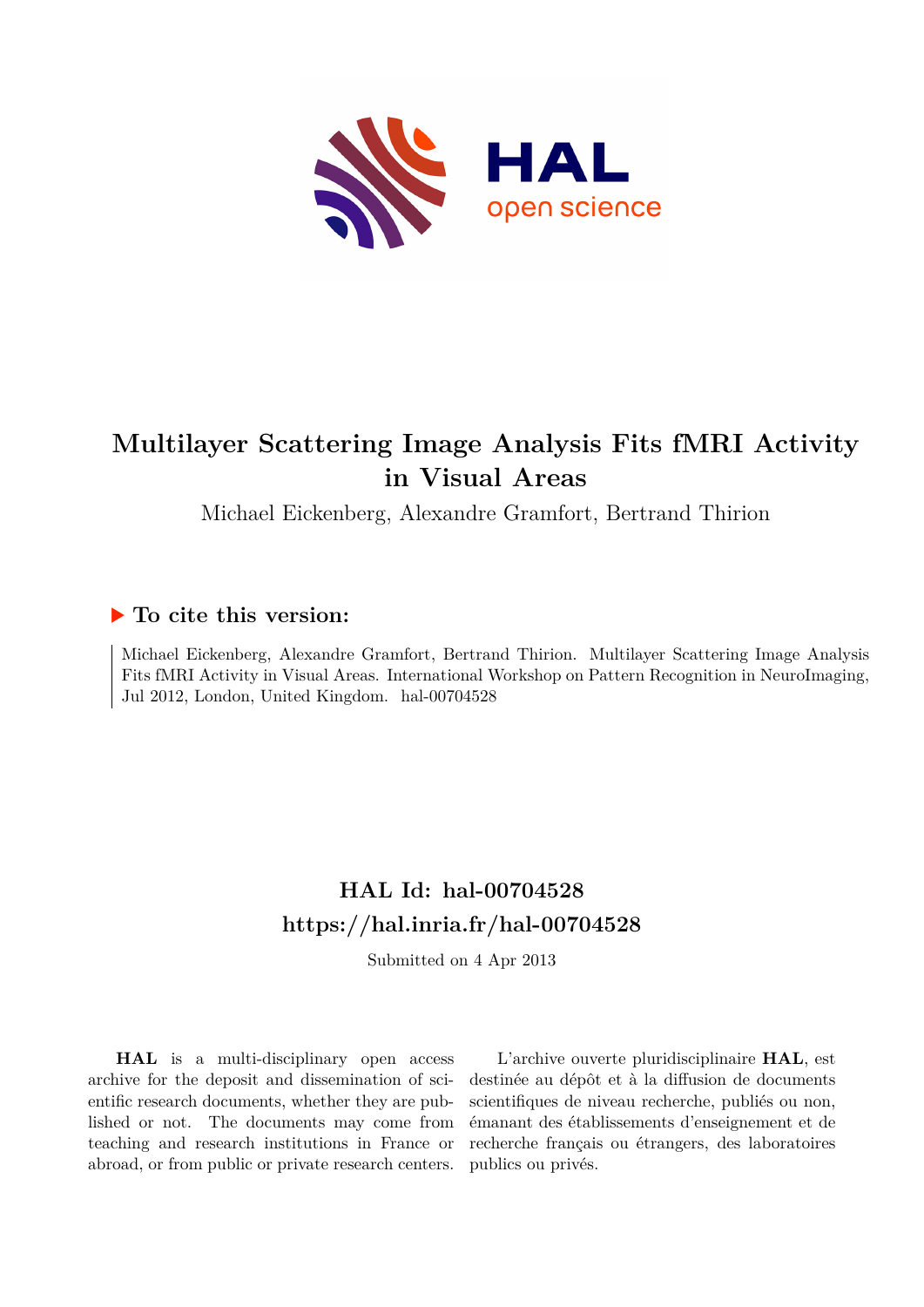# Scattering Transform Layer One Linearizes functional MRI activation in Visual Areas ICML Workshop on Statistics, Machine Learning and Neuroscience 2012

Michael Eickenberg, Alexandre Gramfort, Bertrand Thirion Michael.Eickenber@nsup.org Inria Parietal, Neurospin, CEA Saclay, Gif-sur-Yvette, France

#### Abstract

The scattering transform is a relatively new multi-layer and multi-scale signal transformation constructed to be invariant or tolerant to chosen transformations of the signal. Here it is used in its simplest form to fit activation in visual areas related to the presentation of natural images. As it performs a spatial pooling operation over high-frequency phase invariant edge detectors, it mimics the spatio-temporal low-pass filter properties of the haemodynamic response oberved in functional Magnetic Resonance Imaging (fMRI).

#### 1. Introduction

Only recently have biologically plausible models of primate vision become successful enough to be competitive with state of the art methods in the domain of object recognition. In order to address tractability problems, they are mostly inspired by Hubel and Wiesel's classic result [\(Hubel & Wiesel,](#page-4-0) [1968\)](#page-4-0) that the lowest level of processing is edge detection, the finding that visual cortex is hierarchically organized [\(Felleman &](#page-4-0) [van Essen,](#page-4-0) [1991\)](#page-4-0) and the fact that invariances and tolerances to certain transformations need to be built bit by bit along the hierarchy such that objects can be recognized despite differences in position, scale, orientation, illumination and pose. These ideas can be hardcoded into systems that implement the functionality of large groups of neurons and thus reduce the number of degrees of freedom left to be fitted to data if necessary. A common expression of this approach is the convolutional model, which alternatingly passes a linear filter (e.g. a linear edge detector, such as a Gabor filter)

and a non-linearity over the input. In its 2007 version [\(Serre et al.,](#page-4-0) [2007\)](#page-4-0), the HMAX model achieves state of the art object recognition performance and humanlike performance and errors in rapid object recognition tasks. It is implemented as an alternation of linear operations and pooling over space and scale using a maximum operation. The convolutional neural networks in [\(LeCun & Bengio,](#page-4-0) [1995\)](#page-4-0) achieved state of the art performance on the recognition of hand-written digits.

Compared to electrophysiology, fMRI is a relatively new method to localize brain function. Albeit orders of magnitude coarser in spatio-temporal resolution and indirect in the nature of the signal, it permits the acquisition of the activity pattern of all the visual (and other) regions of a brain while a subject is viewing an image. Recently, fMRI brain activity of subjects viewing natural images has been shown to provide enough information to be able to identify the stimulus among a very large set of images [\(Kay et al.,](#page-4-0) [2008\)](#page-4-0) using an encoding model, and even perform a reconstruction of the stimulus using a "bag-of-images" prior and Bayes' theorem [\(Naselaris et al.,](#page-4-0) [2009\)](#page-4-0).

The advances in convolutional models for object recognition have led to an increased interest in their mathematical properties. Some degree of invariance is one of them and constitutes a key property of the signal processing in the brain. The scattering transform [\(Bruna](#page-4-0) [& Mallat,](#page-4-0) [2011;](#page-4-0) [Mallat,](#page-4-0) [2011\)](#page-4-0) is a recent development and is built to create invariance to any chosen transformation group in a mathematically rigorous way. It consists of an alternation of an analytic directional wavelet transform and complex modulus followed by smoothing. The complex modulus is a non-linear component which adds stability by losing the phase of the transformation and prevents the smoothing from losing information (by averaging phase dependent edge responses). It turns out that the local averaging properties of the scattering transform may be well reflected

Appearing in Proceedings of the  $29^{th}$  International Conference on Machine Learning, Edinburgh, Scotland, UK, 2012. Copyright 2012 by the  $\text{author}(s)/\text{owner}(s)$ .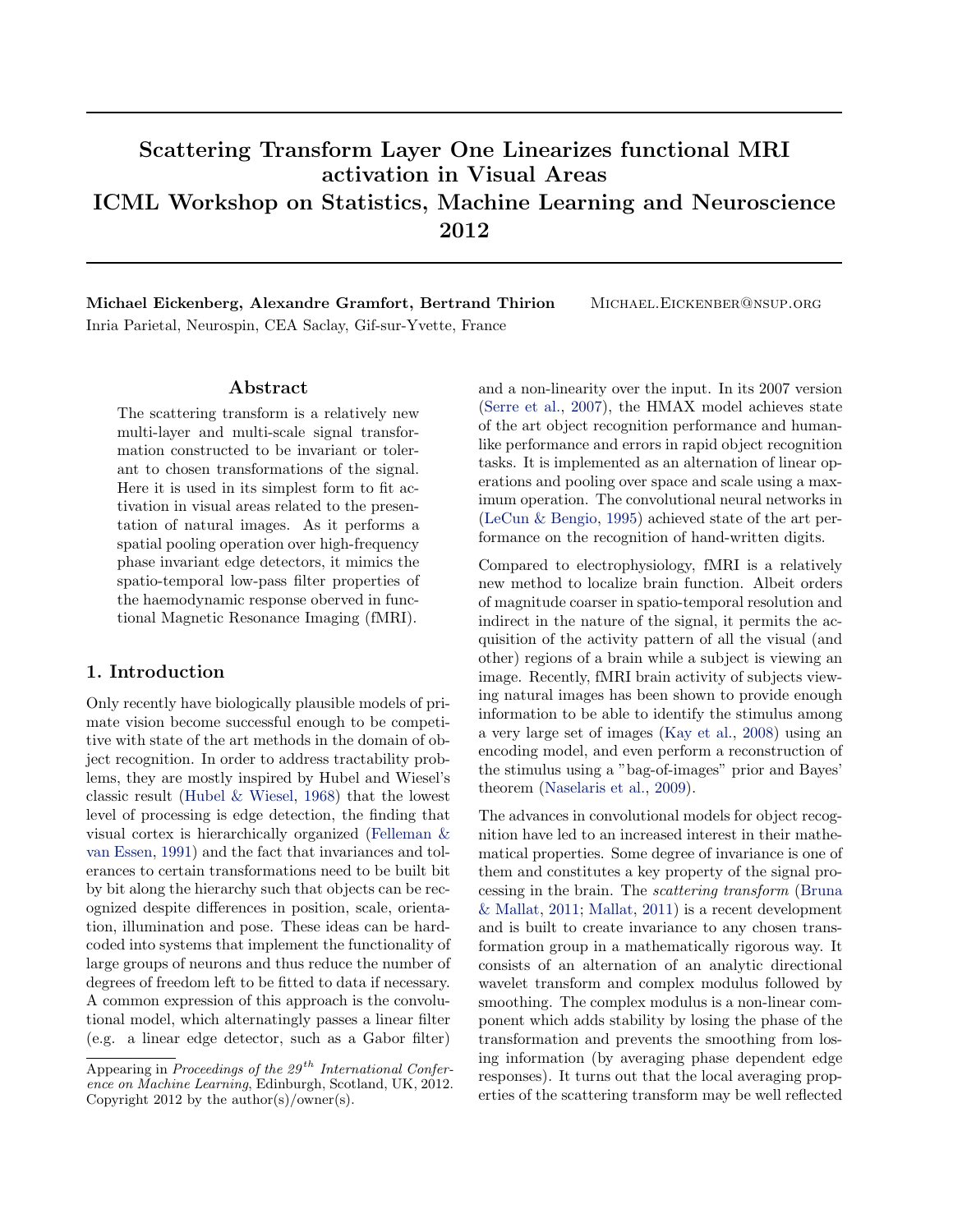by fMRI voxels.

In this paper, the scattering transform will be briefly introduced and the analogy between its first layer and visual fMRI voxel properties will be established. The first scattering layer will be compared with the encoding model of [\(Kay et al.,](#page-4-0) [2008\)](#page-4-0), which consists of Gabor filter energies, and contrasted in predictive power by cross-validation.

#### Notation

For  $u \in \mathbb{C}$  the complex modulus is noted |u|. Real signals are noted f and wavelets are  $\psi$  with scaling function  $\phi$ .

#### 2. The scattering transform

The scattering transform, introduced in [\(Mallat,](#page-4-0) [2011\)](#page-4-0), is a signal transformation based on analytic wavelets which is constructed with the goal to establish a representation invariant or tolerant to any chosen transformation group on the signal while keeping its essential characteristics. By default, in images, the transformation group is translations and the essential characteristics are texture or object features. This property is enforced using a cascade of directional complex wavelet transforms followed by a complex modulus. At each stage, a smoothed (low-pass filtered) version of the intermediary result is sent to output, while the high frequencies are kept by the subsequent wavelet transform. The complex modulus acts as a convolution in Fourier space, which picks up correlations at a given frequency difference, thus bringing high frequency interactions within the Fourier support of the wavelet down to their frequency difference on each layer.

Here smoothing will be implemented as a local spatial average, building local translation tolerance.

Let  $\Gamma$  be a set of angles and  $\psi_{\gamma}, \gamma \in \Gamma$  a directional analytic wavelet, e.g. a Gabor filter. With  $\phi_J$  as the scaling function, we scale for  $j = 0$  to  $j = J$  as follows:  $\psi_{\gamma,j}(x) = \frac{1}{2^j} \psi_{\gamma}(2^{-j}x)$ . The first layer of the scattering transform of signal  $f$  is then

$$
W_{\gamma,j}f = |\psi_{\gamma,j} * f|
$$

The values of the first layer are smoothed

$$
S_{\gamma,j}f = |\psi_{\gamma,j} * f| * \phi_j
$$

and are output as such or globally averaged. The sec-

ond layer and its output are as follows

$$
W_{\gamma_1, j_1, \gamma_2, j_2} f = ||\psi_{\gamma_1, j_1} * f| * \psi_{\gamma_2, j_2}|
$$
  

$$
S_{\gamma_1, j_1, \gamma_2, j_2} f = ||\psi_{\gamma_1, j_1} * f| * \psi_{\gamma_2, j_2}| * \phi_J
$$

This can be continued and is further explained in [\(Mal](#page-4-0)[lat,](#page-4-0) [2011\)](#page-4-0). The signal energy does not diverge and for appropriate wavelets the transformation is unitary. In analogy to the outputs of layers 1 and 2, the 0th layer output reads as follows:

$$
S_0 = f * \phi_J
$$

#### 2.1. Scattering layer 1 and fMRI voxels

The early visual area V1 contains simple and complex cells that perform phase dependent and phase invariant edge detection. A contour can be defined by its location in the visual field, its orientation and its spatial frequency. A large number of these detectors is arranged in a retinotopic manner across V1. Retinotopy preserves local neighbourhoods, thus neurons that are close to each other will receive visual information from nearby positions in the visual field. This means that one fMRI voxel in V1 contains many neurons tuned to the same region in the visual field, while orientations and scales can be different. The hemodynamic response measured with fMRI can be seen as a spatiotemporal low pass filter. Since all the neurons inside the voxel contribute to its response, we can attempt to model it by locally averaging complex wavelet moduli of all scales. This method keeps high frequency energy, but blurs it out to the scale of the voxel. In fact, it can be viewed the first layer of the scattering transform. A similar principle is described in the DAISY transform [\(Tola et al.,](#page-5-0) [2007\)](#page-5-0) - a method for extracting scale invariant features that differs from the classic SIFT [\(Lowe,](#page-4-0) [2004\)](#page-4-0) in that it takes local directional derivative averages instead of histograms of derivative orientation.

#### 3. Methods

We use Morlet filters, i.e. Gabor filters with 0 DC offset in the cos part. This is achieved by choosing  $C > 0$  such that the integral over

$$
\exp\left(-\frac{1}{2}x^T\Sigma^{-1}x\right)\left(\cos(k^Tx) - C\right)
$$

is zero. We use these filters throughout the experiment in order to permit a comparison between the two transforms.

We compared the performance of the first layer of the scattering transform on the [\(Kay et al.,](#page-4-0) [2008\)](#page-4-0) dataset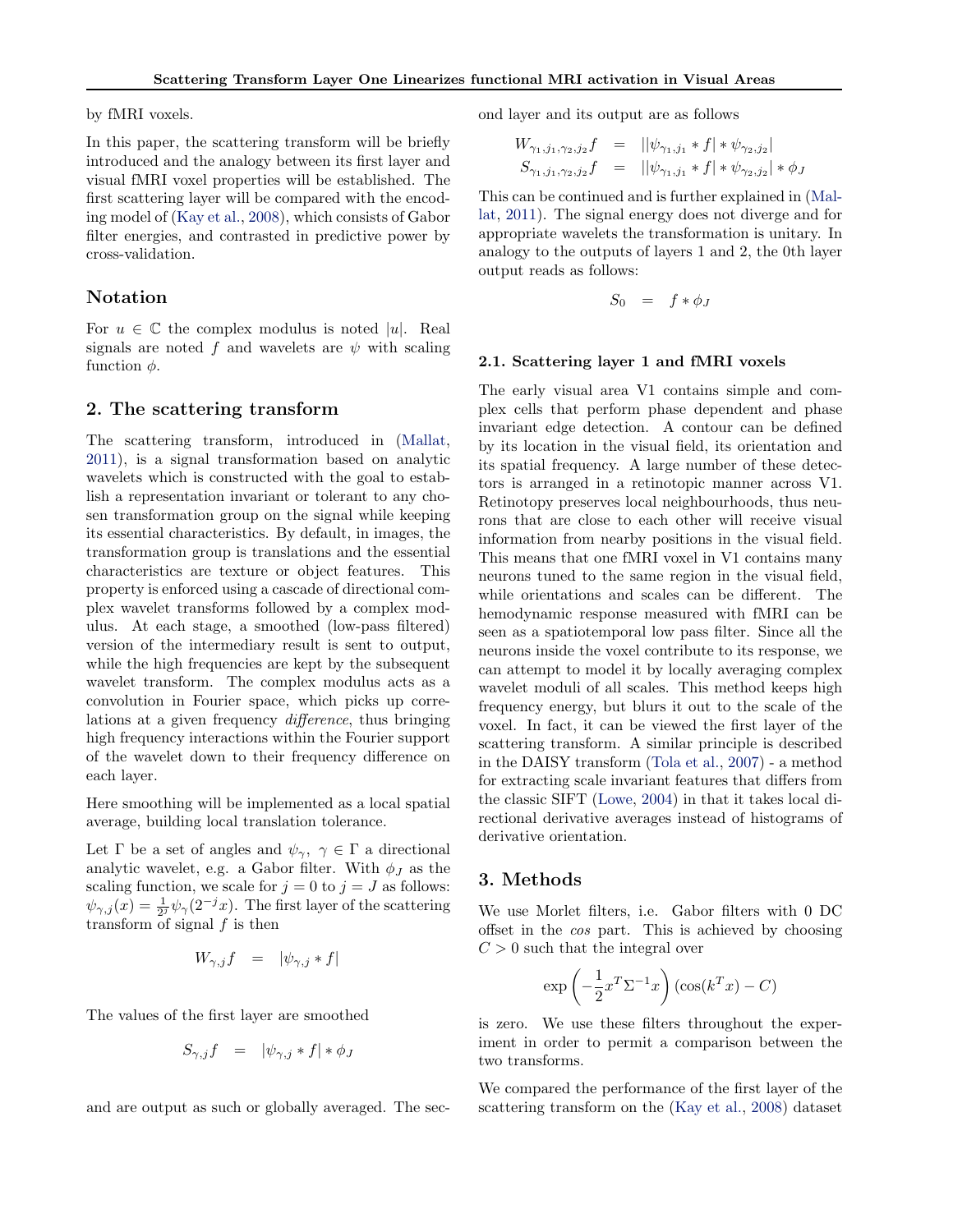with the original filter pyramid that was employed. To this end, we implemented the pyramid according to the information provided in the supplementary material to the article: At 8 orientations and 5 scales, cos and sin type real, isotropic Gabor-like Morlet filters are placed at discrete locations on the stimulus image as follows: The middle of the image for the largest scale, at a spatial frequency of one cycle per image size. For the next scale the middles of the four sub-images of half the side length obtained by cutting through the middle of the image are occupied by filters one octave smaller, at two cycles per image size. The next scale is obtained by cutting each of the previous sub-images into 4 subsub-images and placing a filter in their center points. This process is continued twice more in order to end up with 256 filter locations on the smallest scale. The cos and sin parts of the filter response are combined by using the square root of the sum of squares, leading to a complex wavelet modulus as the transformation output. Adjustment parameters were the number of scales, J, chosen from  $\{3, 4, 5, 6\}$ , and the size of the first wavelet, determining the size of all the wavelets in the pyramid, chosen between a scale factor  $\lambda_s \in$  $\{\frac{3}{4}, 1, \frac{5}{4}\}\)$  times the original size.

Using the same type of wavelet, the scattering transform was performed using  $J \in \{3, 4, 5, 6\}$  scales and 8 orientations. The output smoothing is defined by the largest scale through the convolution with  $\phi_J$ . Hence, the size of this low-pass filter must be in accordance with the size of the receptive fields of the voxels, and especially not too large.

The dataset of Kay et al. 2008 consists of 1750 training stimulus images and 120 test stimulus images of size 128x128 pixels along with preprocessed fMRI voxel responses for two subjects of around 25000 voxels for each image. Minimally preprocessed fMRI data is also provided, but here we use only the preprocessed responses from both subjects.

In order to evaluate the linear predictive performance of the transformations, we perform a ridge regression on the transformation output as the data and the voxel response as the target value. We use 5-fold nested 5 fold cross-validation on the training set and predictive  $r<sup>2</sup>$  as the scoring function. The test set is not used for evaluation, as it is too small for our purposes and bears the risk of overfitting when used for parameter setting.

#### 4. Results

For the Gabor pyramid the optimal settings measured by predictive  $r^2$  are  $J = 5$  scales and scale factor  $\lambda_s =$ 



Figure 1. Scatterplots comparing predictive  $r^2$  scores on subject 1. Each cross represents a voxel. The score using the original filter pyramid is on the x-axis. The y-axes are the scores using the scattering transform with different maximal scales J. Top left:  $J = 3$ , top right:  $J = 4$ , bottom left:  $J = 5$ , bottom right:  $J = 6$ . At higher scales the output is too coarse to fit voxel activity well. Scale  $J = 4$  has the best results. Scale  $J = 3$  has slightly worse results, possibly due to a higher number of coefficients in the regression.

1, as used in the original paper. A 6th scale adds 8192 coefficients to the 2728 of the setting  $J = 5$ , thus adding a lot of data which does not seem to be relevant to voxel prediction. On the other hand,  $J = 4$  and less provides too few and too coarsely resolved coefficients. Hence we restrict ourselves to comparing the results obtained with these optimal settings to those of the scattering transform.

All figures show data from subject 1, but the presented results equally hold true for subject 2. In Figure 1 we provide scatterplots comparing the linear predictive performance of the original model (x-axis) to the scattering transform first layer (y-axis) at different numbers of scales. For 3 and 4 scales the point cloud clearly lies above the diagonal. A Wilcoxon signed rank test confirms this with  $p \approx 10^{-120}$  and  $p \approx 10^{-200}$  respectively. The scattering transforms using 5 and 6 scales are nevertheless comparable to the original filter pyramid. In these cases, the output smoothing mechanism yields a response image size of 8x8, respectively 4x4 pixels per scale and orientation, which is too coarse to be able to resolve the receptive fields of typical voxels. As few as 3 scales in Fig. 1 top left are sufficient for the scattering transform to fit the voxel responses very well. In this case the output images are smoothed and downsampled to 16x16 pixels and are in accordance with the size of voxel receptive fields. This shows that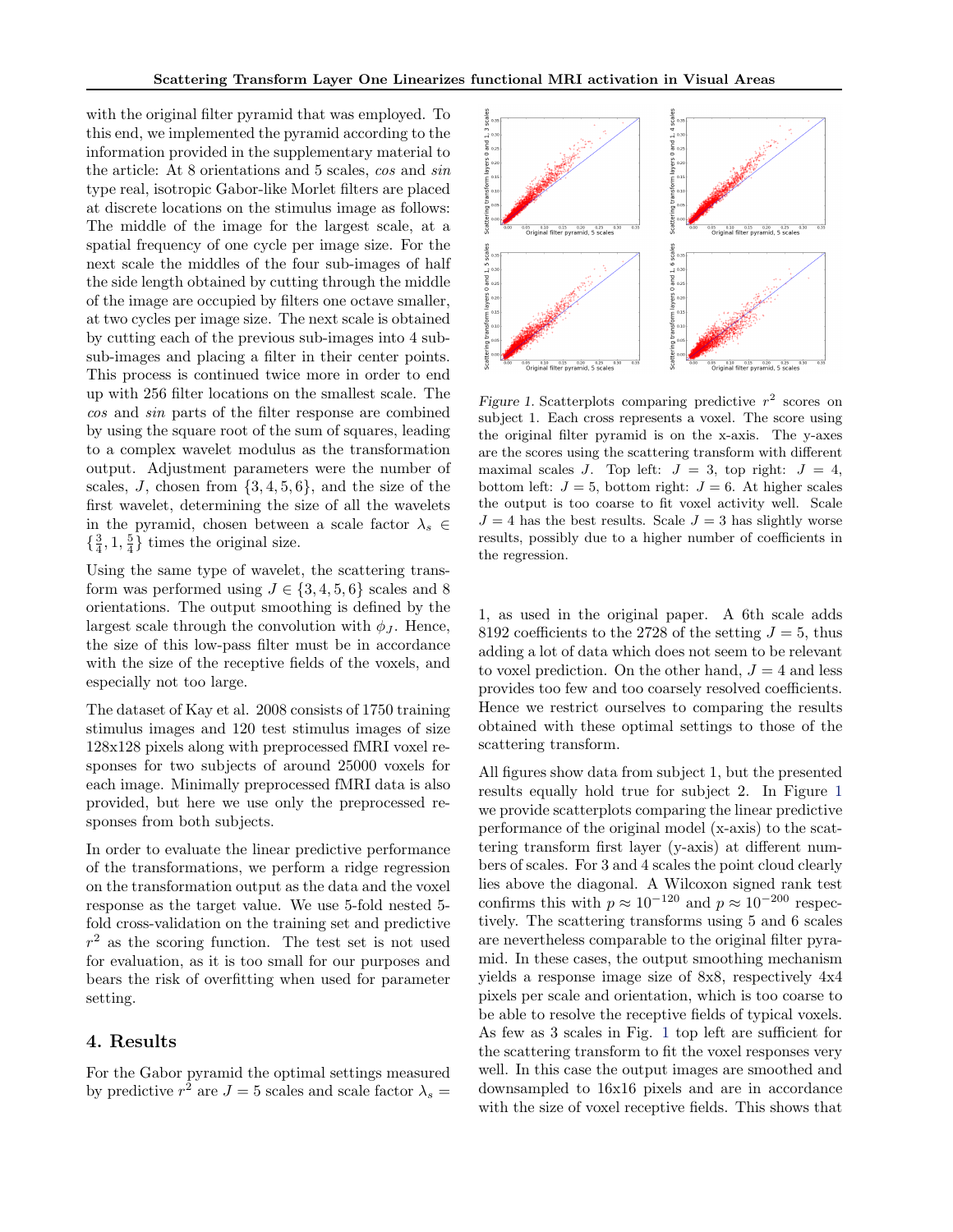<span id="page-4-0"></span>

Figure 2. Receptive fields of two selected voxels using  $J =$ 4 scattering on the left and the original filter pyramid on the right. Receptive field size is on the order of  $\frac{1}{8}$  of the side length. At least  $\frac{1}{16}$  of the side length is needed to resolve it well.

the voxel activity can be fitted to edge filter responses of very fine scale, pooled over the region of its receptive field.

Figure 2 shows the receptive fields of two selected voxels for subject 1. They are visualized using different techniques: On the left there are the receptive fields due to the scattering transform, generated by taking the mean of the response over all scales and orientations. On the right, in order to visualize a receptive field using the original filter pyramid, we multiplied each resulting coefficient by the envelope of the corresponding filter. The discrete spatial nature of the pyramid becomes clearly visible. Both methods localize the receptive field in the same area and the signal energy is equally distributed over all orientations (not shown).

### 5. Discussion

In this paper we introduced the scattering transform as a candidate to model visual voxel activity. We compared it to the original Gabor pyramid and showed that fitting the size of a pooling region to the size of a voxel's receptive field yields higher predictive  $r^2$ 

scores than fitting the size of the filter to the size of the voxel's receptive field. This gives rise to the hope that the subvoxel activity, which is composed of many visual neurons with receptive fields smaller than the one of the voxel, can be captured by attempting to model them and then pooling the result onto voxel size. Evidently, a rise in predictive score cannot be taken as evidence of having found a better model, but nevertheless, further inquiry into modeling of subvoxel activity followed by pooling as a means to model fMRI activity patterns seems called for.

## Acknowledgments

### References

- Bruna, Joan and Mallat, Stéphane. Classification with scattering operators. In CVPR, pp.  $1561-1566$ . IEEE, 2011.
- Felleman, Daniel J. and van Essen, David C. Distributed hierarchical processing in the primate visual cortex. Cerebral Cortex, 1991.
- Hubel and Wiesel. Receptive fields and functional architecture of monkey striate cortex. Journal of Physiology, 1968.
- Kay, Kendrick N, Naselaris, Thomas, Prenger, Ryan J, and Gallant, Jack L. Identifying natural images from human brain activity. Nature,  $452(7185):352-$ 355, Mar 2008. doi: 10.1038/nature06713. URL <http://dx.doi.org/10.1038/nature06713>.
- LeCun, Y. and Bengio, Y. Convolutional networks for images, speech, and time-series. In Arbib, M. A. (ed.), The Handbook of Brain Theory and Neural Networks. MIT Press, 1995.
- Lowe, David G. Distinctive image features from scaleinvariant keypoints. International Journal of Computer Vision, pp. 91–110, 2004.
- Mallat, Stéphane. Group invariant scattering. to appear in Communications in Pure and Applied Mathematics, 2011.
- Naselaris, Thomas, Prenger, Ryan J., Kay, Kendrick N., Oliver, Michael, and Gallant, Jack L. Bayesian reconstruction of natural images from human brain activity. Neuron, 63:902–915, Sept. 2009.
- Serre, Thomas, Wolf, Lior, Bileschi, Stanley, Riesenhuber, Maximilian, and Poggio, Tomaso. Robust object recognition with cortex-like mechanisms. IEEE Transactions on Pattern Analysis and Machine Intelligence, 29:411–426, 2007.